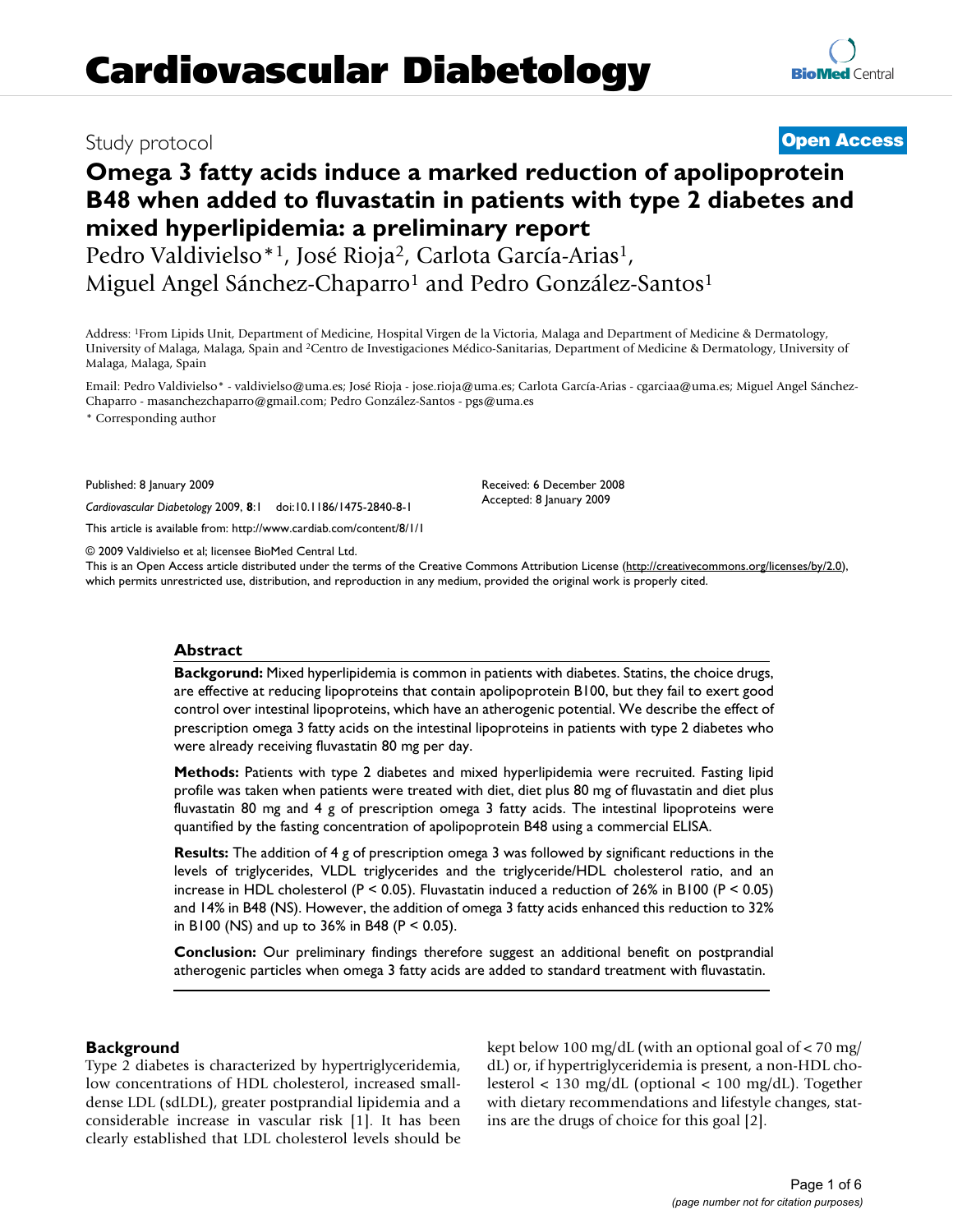Postprandial lipoprotein particles have been shown to be atherogenic in experimental animal [3], case-control [4] and histological studies [5]. Indeed, nonfasting triglycerides predict the vascular risk better than fasting measurements [6]. Additionally, postprandial triglycerides are independently associated with carotid [7] and peripheral atheromatosis [8] in patients with type 2 diabetes. Accordingly, it seems reasonable to seek additional control of the triglycerides in patients with mixed hyperlipidemia. We therefore undertook a preliminary evaluation of the effect of the addition of omega 3 fatty acids on the postprandial particles, measured specifically as plasma concentrations of apolipoprotein B48, in diabetic patients with mixed hyperlipidemia receiving treatment with fluvastatin.

## **Patients and methods**

We undertook a non-controlled, open-label study of the lipid effects of omega 3 fatty acids when they were added to a low-calorie diet and fluvastatin in patients with type 2 diabetes and mixed hyperlipidemia. The diabetic patients, who had an acceptable metabolic control, were selected from those who attended the Lipids Unit with mixed hyperlipidemia. Patients were excluded if they had known vascular disease or if they refused to participate. The study was approved by the Ethics and Research Committee of the Virgen de la Victoria Hospital, Malaga.

The patients were seen on four occasions. The first visit was to select and obtain the informed consent of the patients. At this visit the patients were instructed to cease taking any lipid-lowering treatment and instructed to follow a low-calorie diet for six weeks. This diet was 600 kcal below the basic calorie needs, as calculated by the Harris and Benedict equation [9]. At the second visit, six weeks after starting the low-calorie diet, a 12-hour fasting blood sample was obtained and the patients were requested to continue the diet advised and to take 1 prolonged-release 80 mg fluvastatin tablet at night until the end of the study. At the third visit, eight weeks after starting the treatment with fluvastatin 80 mg, a further blood sample was taken and, in addition to the diet and the fluvastatin 80 mg, the patients were asked to take 4 capsules of prescription omega 3 fatty acids daily, containing 460 mg of EPA and 380 mg of DHA ethyl esters. The patients were examined 8 weeks later at the final visit. The clinical variables assessed at each visit were weight, waist circumference, blood pressure, degree of treatment compliance, adverse effects and a subjective evaluation of the dietary compliance.

## *Laboratory variables*

After a 12-h overnight fast, a sample of blood was drawn to measure levels of glycemia, glycated hemoglobin, insulin, lipids and lipid fractions. Serum glucose was measured with a Cobas Integra (Roche) autoanalyzer, using a

hexokinase-based enzymatic method. The glycated hemoglobin was measured by HPLC (ADAMS-A1c HA 8160). The plasma lipids, cholesterol and triglycerides were measured with enzymatic techniques (HORIBA-ABX, Montpellier, France) in a Cobas Mira autoanalyzer. Lipoproteins were separated by β quantitation (ultracentrifugation) using the Lipid Research Clinics Protocol. The levels of apolipoprotein B48 were quantified with a highsensitivity commercial ELISA (Shibayagi Co Ltd, Ishihara, Japan). Plasma levels of apolipoproteins were measured by immunoturbidimetry; A1 and B100 from Incstar, Diasorin, Stillwater, OK, USA and C-II and C-III from Daichii Pure Chemicals, Kyoto, Japan.

## *Statistical studies*

The variables are shown as the mean  $\pm$  SD. To compare the changes in the different variables over the three study points we used the Student *t* test for paired data, because the normality assumption was confirmed for all the variables. The analysis was made with SPSS 15.0 (SPSS Inc, Chicago, IL)

## **Results**

The study initially included nine patients, but one withdrew voluntarily at the start; the results therefore refer to eight patients, five men and three women, aged  $57 \pm 5$ years. Six patients were hypertensive and all were receiving treatment with an angiotensin-converting enzyme (ACE) inhibitor or an angiotensin receptor antagonist II (ARA-II). No patient had experienced any cardiovascular event. Three patients were treating their diabetes with diet, another three with metformin, one with glycazide and another with glycazide plus metformin. The low-calorie diet, blood-pressure lowering treatment and antidiabetic medication remained unchanged throughout the study period.

Table 1 shows the clinical characteristics of the study patients. All were overweight or obese and had adequate glycemic control during the study period. Table 2 shows the significant reduction in the levels of total cholesterol, LDL cholesterol, apolipoprotein B100 and apolipoprotein C-III, and an increase in the C-II/C-III ratio two months after starting treatment with fluvastatin. The addition of 4 g of prescription omega 3 fatty acids was followed by a significant reduction in serum triglycerides, VLDL triglycerides and the triglyceride/HDL cholesterol ratio and a significant increase in HDL cholesterol. Apolipoprotein B48, the main outcome variable in this study, only fell significantly after the addition of 4 g of omega 3 fatty acids to the statin treatment (Fig 1).

## **Discussion**

Omega 3 fatty acids have long been used in the treatment of hypertriglyceridemia, as they reduce the hepatic pro-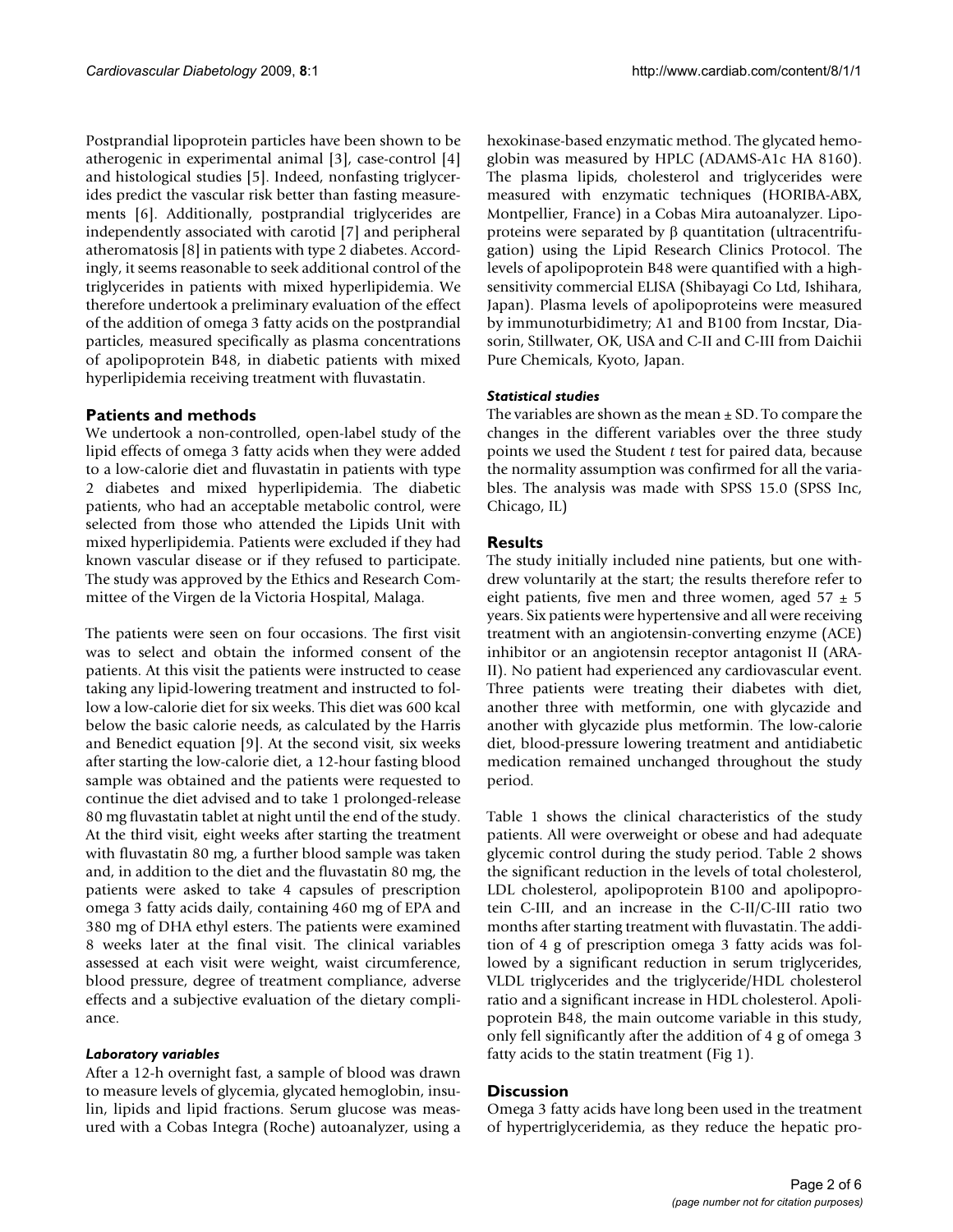|                           | (A) Diet        | (B) Diet plus Fluvastatin 80 mg | (C) Diet plus Fluvastatin 80 mg plus Omacor 4 g |
|---------------------------|-----------------|---------------------------------|-------------------------------------------------|
| Weight (Kg)               | $79 \pm 14$     | $78 \pm 15$                     | $78 \pm 14$                                     |
| BMI (kg/mL <sup>2</sup> ) | $31.3 \pm 3.5$  | $30.8 \pm 4.0$                  | $30.7 \pm 3.8$                                  |
| Waist Circunference (cm)  | $106 \pm 8$     | $105 \pm 10$                    | $105 \pm 10$                                    |
| Glucose (mmol/L)          | $10.2 \pm 3.2$  | $10.8 \pm 3.4$                  | $11.2 \pm 2.8$                                  |
| HbAl <sub>c</sub> (%)     | $6.56 \pm 0.75$ | $6.56 \pm 1.10$                 | $6.61 \pm 1.16$                                 |
| Insulin $(\mu U/ml)$      | $15.4 \pm 11.7$ | $13.5 \pm 8.0$                  | $14.2 \pm 10.9$                                 |
| <b>HOMA-IR</b>            | $7.6 \pm 7.4$   | $7.1 \pm 6.5$                   | $8.0 \pm 8.3$                                   |

**Table 1: Anthropometrical data, blood pressure and glycemic parameters.**

All changes did not reach statistical significance

duction of VLDL, favor fatty acid oxidation and enhance VLDL clearance [10]. They have also been shown to reduce levels of chylomicrons and their remnants, as well as the amount of apolipoprotein B48 [11]. The reduction in the concentrations of triglycerides and VLDL triglycerides and the increase in HDL cholesterol noted in this study are thus in agreement with the literature mentioned. Concerning LDL cholesterol, treatment with omega 3 fatty acids in patients with hypertriglyceridemia or mixed hyperlipidemia is usually followed by a slight rise in LDL

|                                 | (A) Diet        | (B) Diet plus Fluvastatin 80 mg | (C) Diet plus Fluvastatin 80 mg plus Omacor 4 g |
|---------------------------------|-----------------|---------------------------------|-------------------------------------------------|
| Total Cholesterol <sup>ac</sup> | $259 \pm 55$    | $174 \pm 35$                    | $203 \pm 54$                                    |
| LDL cholesterolac               | $157 \pm 47$    | $103 \pm 25$                    | $127 \pm 30$                                    |
| HDL cholesterolbc               | $34 \pm 9$      | $32 \pm 10$                     | $40 \pm 11$                                     |
| Non-HDL cholac                  | $225 \pm 55$    | $142 \pm 35$                    | $163 \pm 54$                                    |
| Triglyceridesc                  | $337 \pm 153$   | $263 \pm 226$                   | $195 \pm 129$                                   |
| VLDL triglycerides <sup>c</sup> | $289 \pm 160$   | $224 \pm 222$                   | $136 \pm 118$                                   |
| Tg/HDL-chol ratio <sup>c</sup>  | $4.80 \pm 2.69$ | $4.39 \pm 5.10$                 | $2.23 \pm 1.56$                                 |
| Apo A-1                         | $113 \pm 24$    | $107 \pm 41$                    | $124 \pm 26$                                    |
| Apo B100 <sup>ac</sup>          | $126 \pm 34$    | $89 \pm 16$                     | $82 \pm 16$                                     |
| Apo B48c                        | $5.81 \pm 2.59$ | $4.12 \pm 2.78$                 | $3.07 \pm 1.47$                                 |
| Apo C-Ilac                      | $20.4 \pm 6.1$  | $18.1 \pm 5.6$                  | $15.8 \pm 6.8$                                  |
| Apo C-III <sup>a</sup>          | $18.7 \pm 5.7$  | $12.9 \pm 3.5$                  | $12.8 \pm 4.7$                                  |
| C-II/C-III ratio                | $1.13 \pm 0.31$ | $1.41 \pm 0.29$                 | $1.30 \pm 0.16$                                 |

Data showed as mg/dL except apo B48, in mg/L.

 $A$  (A) vs (B)  $p < 0.05$ .

 $\frac{b}{b}$  (B) vs (C)  $p < 0.05$ .

 $c(A)$  vs (C)  $p < 0.05$ .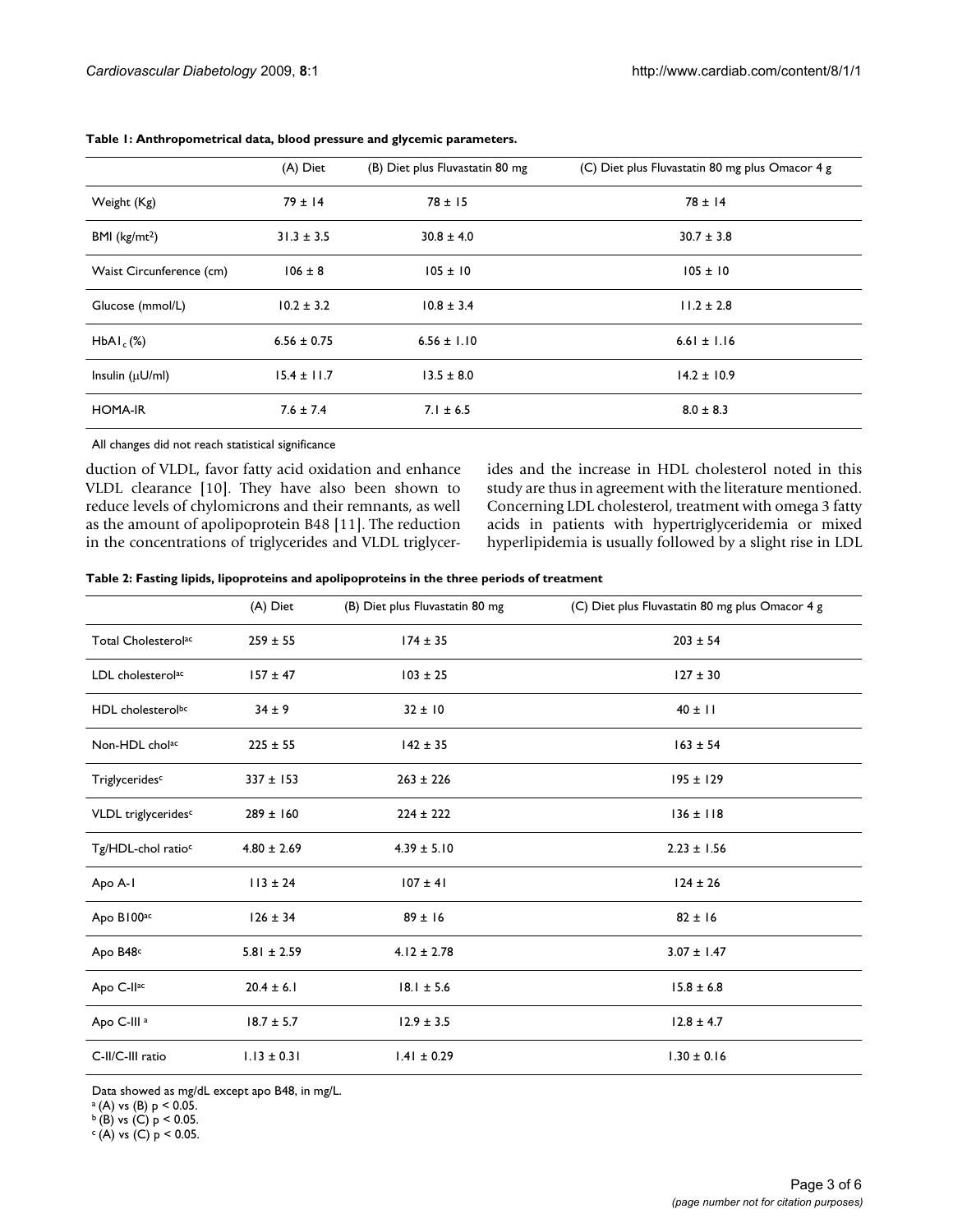

## Plasma levels of apolipoprotein B100 and apol **Figure 1** ipoprotein B48 according to treatment period

**Plasma levels of apolipoprotein B100 and apolipoprotein B48 according to treatment period**. The reduction in apolipoprotein B100 was significant after adding fluvastatin 80 mg to the diet, whereas apolipoprotein B48 only fell significantly after the addition of 4 g of omega 3 fatty acids to the diet and the fluvastatin 80 mg.

cholesterol [12]. Although in our study, LDL cholesterol rose slightly, but not significantly after the omega 3 treatment, the marked reduction in the triglyceride/HDL cholesterol ratio noted suggests the transformation of sdLDL to larger particles [13].

Evidence exists for the beneficial effect on non-HDL cholesterol of the addition of omega 3 fatty acids to the treatment in persons with residual hypertriglyceridemia despite the use of statins [14]. However, their benefit on the intestinal atherogenic lipoprotein particles has not been assessed.

The quantification of apolipoprotein B48 by ELISA is a simple way to measure postprandial metabolism, without the need for ultracentrifugation, sample delipidation and gradient electrophoresis, a very costly process. Apolipoprotein B48 is specific for the intestinal lipoproteins [15] and its fasting levels correlate very well with the area under the curve after a fatty meal [16]. Its levels are raised in persons with type 2 diabetes, especially when they also have renal failure [17].

The effects of fluvastatin on the concentration of apolipoprotein B48 has not been reported. Nevertheless, atorvastatin is able to reduce apolipoprotein B48 concentrations by increasing the catabolism of chylomicrons and their remnants [18,19]. This study supports the hypothesis that levels of B48-containing atherogenic lipoproteins may be further reduced by omega 3 fatty acids, even when added to the traditional statin therapy; in fact, the reduction in the B48 was over two-fold greater with the omega 3 fatty acids than with 80 mg of fluvastatin alone (Figure 1). Because we just evaluated the patients over eight weeks, the reduction in the levels of apolipoprotein B48 might be even more pronounced over time.

The apolipoprotein B48 concentrations only fell significantly after the incorporation of omega 3 fatty acids to the treatment with fluvastatin. As treatment with omega 3 fatty acids in patients with hypercholesterolemia who are receiving statins is accompanied by a reduction in ischemic events and vascular death, even in populations that have a high consumption of fish [20], we may speculate that the reduction in apolipoprotein B48-containing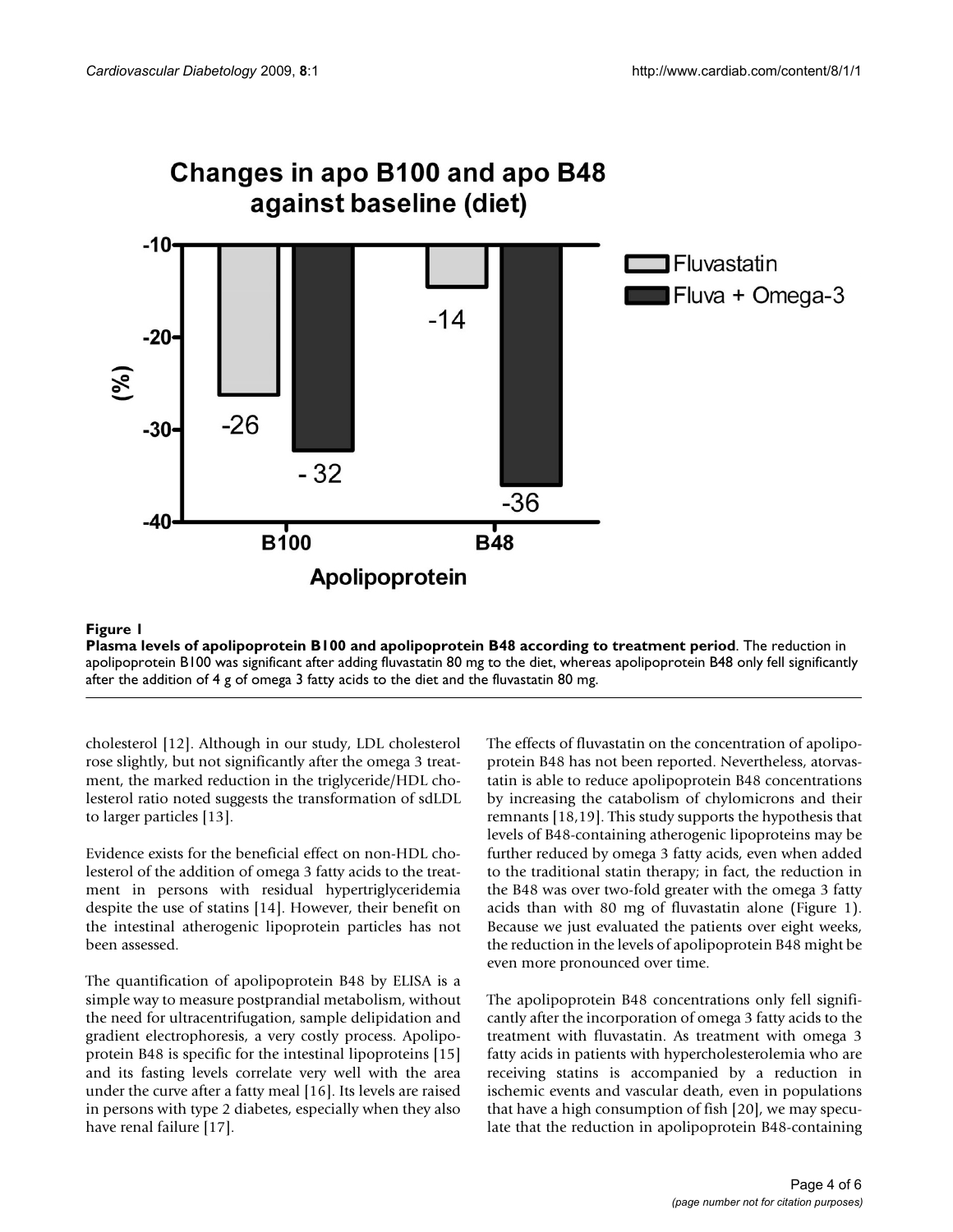particles might contribute to this benefit. It is believed that omega 3 fatty acids enhances chylomicron clearence due to a reduction in hepatic VLDL synthesis [11]. Moreover, in experimental models omega 3 fatty acids may also reduce intestinal lipoprotein production [21], which is increased in patients with insulin-resistance [22] and type 2 diabetes [23].

In conclusion, these preliminary findings suggest that treatment with 4 g of omega 3 fatty acids added to higher doses of fluvastatin in diabetic patients with mixed hyperlipidemia is accompanied by a significant additional benefit in apolipoprotein B48-containing particles and may thus represent a complementary therapy for the reduction of LDL cholesterol, non-HDL cholesterol and B100 to that achieved with statins alone. Nevertheless, due to small sample size, lack of postprandial data and open-label design, large-scale, double-blind, randomized studies are needed to confirm our results.

## **Abbreviations**

sdLDL: small-dense LDL.

## **Competing interests**

PVF reports receiving consulting and lecture fees from Ferrer-Novag, the company who financed the study.

#### **Authors' contributions**

PVF designed the study, reviewed statistical analysis and wrote the draft. JR performed all analytical and statistical procedures. CG and MASCH recruited and looked after patients and reviewed the draft PGS participated in its design and coordination and helped to draft the manuscript. All authors have also made substantive intellectual contribution to the study and have approved the final manuscript.

### **Acknowledgements**

The authors thank Josefa González Sancho for her help with the extraction and management of the blood samples and Ian Johnstone for the English language version of the manuscript. This study was financed by a Ferrer-Novag 2007 grant. The funder did not play any role neither in the collection, analysis and nterpretation of data nor in the writing of the manuscript and in the decision to submit the paper for publication.

#### **References**

- 1. Taskinen M: **[Diabetic dyslipidaemia: from basic research to](http://www.ncbi.nlm.nih.gov/entrez/query.fcgi?cmd=Retrieve&db=PubMed&dopt=Abstract&list_uids=12774165) [clinical practice\\*.](http://www.ncbi.nlm.nih.gov/entrez/query.fcgi?cmd=Retrieve&db=PubMed&dopt=Abstract&list_uids=12774165)** *Diabetologia* 2003, **46(6):**733-749.
- 2. Grundy SM, Cleeman JI, Merz CNB, Brewer HBJ, Clark LT, Hunninghake DB, Pasternak RC, Smith SCJ, Stone NJ, for the Coordinating Committee of the National Cholesterol Education Program, Endorsed by the National Heart, Lung and Blood Institute American College of Cardiology Foundation and American Heart Association: **[Implications of Recent Clinical Trials for the National Cho](http://www.ncbi.nlm.nih.gov/entrez/query.fcgi?cmd=Retrieve&db=PubMed&dopt=Abstract&list_uids=15249516)lesterol Education Program Adult Treatment Panel III [Guidelines.](http://www.ncbi.nlm.nih.gov/entrez/query.fcgi?cmd=Retrieve&db=PubMed&dopt=Abstract&list_uids=15249516)** *Circulation* 2004, **110(2):**227-239.
- 3. Proctor SD, Mamo JC: **[Intimal retention of cholesterol derived](http://www.ncbi.nlm.nih.gov/entrez/query.fcgi?cmd=Retrieve&db=PubMed&dopt=Abstract&list_uids=12842838) [from apolipoprotein B100- and apolipoprotein B48-contain](http://www.ncbi.nlm.nih.gov/entrez/query.fcgi?cmd=Retrieve&db=PubMed&dopt=Abstract&list_uids=12842838)ing lipoproteins in carotid arteries of Watanabe heritable**

**[hyperlipidemic rabbits.](http://www.ncbi.nlm.nih.gov/entrez/query.fcgi?cmd=Retrieve&db=PubMed&dopt=Abstract&list_uids=12842838)** *Arterioscler Thromb Vasc Biol* 2003, **23(9):**1595-1600.

- 4. Lopez-Miranda J, Williams C, Lairon D: **[Dietary, physiological,](http://www.ncbi.nlm.nih.gov/entrez/query.fcgi?cmd=Retrieve&db=PubMed&dopt=Abstract&list_uids=17705891) [genetic and pathological influences on postprandial lipid](http://www.ncbi.nlm.nih.gov/entrez/query.fcgi?cmd=Retrieve&db=PubMed&dopt=Abstract&list_uids=17705891) [metabolism.](http://www.ncbi.nlm.nih.gov/entrez/query.fcgi?cmd=Retrieve&db=PubMed&dopt=Abstract&list_uids=17705891)** *Br J Nutr* 2007, **98(3):**458-473.
- 5. Nakano T, Nakajima K, Niimi M, Fujita MQ, Nakajima Y, Takeichi S, Kinoshita M, Matsushima T, Teramoto T, Tanaka A: **Detection of apolipoproteins B-48 and B-100 carrying particles in lipoprotein fractions extracted from human aortic atherosclerotic plaques in sudden cardiac death cases.** *Clinica Chimica Acta* 2008, **390(1–2):**38-43.
- 6. Nordestgaard BG, Benn M, Schnohr P, Tybjaerg-Hansen A: **[Nonfast](http://www.ncbi.nlm.nih.gov/entrez/query.fcgi?cmd=Retrieve&db=PubMed&dopt=Abstract&list_uids=17635890)[ing Triglycerides and Risk of Myocardial Infarction, Ischemic](http://www.ncbi.nlm.nih.gov/entrez/query.fcgi?cmd=Retrieve&db=PubMed&dopt=Abstract&list_uids=17635890) [Heart Disease, and Death in Men and Women.](http://www.ncbi.nlm.nih.gov/entrez/query.fcgi?cmd=Retrieve&db=PubMed&dopt=Abstract&list_uids=17635890)** *JAMA* 2007, **298(3):**299-308.
- 7. Teno S, Uto Y, Nagashima H, Endoh Y, Iwamoto Y, Omori Y, Takizawa T: **[Association of postprandial hypertriglyceridemia and](http://www.ncbi.nlm.nih.gov/entrez/query.fcgi?cmd=Retrieve&db=PubMed&dopt=Abstract&list_uids=10977041) [carotid intima-media thickness in patients with type 2 diabe](http://www.ncbi.nlm.nih.gov/entrez/query.fcgi?cmd=Retrieve&db=PubMed&dopt=Abstract&list_uids=10977041)[tes.](http://www.ncbi.nlm.nih.gov/entrez/query.fcgi?cmd=Retrieve&db=PubMed&dopt=Abstract&list_uids=10977041)** *Diabetes Care* 2000, **23(9):**1401-1406.
- 8. Valdivielso P, Hidalgo A, Rioja J, Aguilar I, Ariza MJ, Gonzalez-Alegre T, Gonzalez-Santos P: **[Smoking and postprandial triglycerides](http://www.ncbi.nlm.nih.gov/entrez/query.fcgi?cmd=Retrieve&db=PubMed&dopt=Abstract&list_uids=16996523) [are associated with vascular disease in patients with type 2](http://www.ncbi.nlm.nih.gov/entrez/query.fcgi?cmd=Retrieve&db=PubMed&dopt=Abstract&list_uids=16996523) [diabetes.](http://www.ncbi.nlm.nih.gov/entrez/query.fcgi?cmd=Retrieve&db=PubMed&dopt=Abstract&list_uids=16996523)** *Atherosclerosis* 2007, **194:**391-396.
- 9. Roza A, Shizgal H: **[The Harris Benedict equation reevaluated:](http://www.ncbi.nlm.nih.gov/entrez/query.fcgi?cmd=Retrieve&db=PubMed&dopt=Abstract&list_uids=6741850) [resting energy requirements and the body cell mass.](http://www.ncbi.nlm.nih.gov/entrez/query.fcgi?cmd=Retrieve&db=PubMed&dopt=Abstract&list_uids=6741850)** *Am J Clin Nutr* 1984, **40(1):**168-182.
- 10. Jacobson TA: **[Role of n-3 fatty acids in the treatment of hyper](http://www.ncbi.nlm.nih.gov/entrez/query.fcgi?cmd=Retrieve&db=PubMed&dopt=Abstract&list_uids=18541599)[triglyceridemia and cardiovascular disease.](http://www.ncbi.nlm.nih.gov/entrez/query.fcgi?cmd=Retrieve&db=PubMed&dopt=Abstract&list_uids=18541599)** *Am J Clin Nutr* 2008, **87(6):**1981S-1990.
- 11. Park Y, Harris WS: **[Omega-3 fatty acid supplementation accel](http://www.ncbi.nlm.nih.gov/entrez/query.fcgi?cmd=Retrieve&db=PubMed&dopt=Abstract&list_uids=12562865)[erates chylomicron triglyceride clearance.](http://www.ncbi.nlm.nih.gov/entrez/query.fcgi?cmd=Retrieve&db=PubMed&dopt=Abstract&list_uids=12562865)** *J Lipid Res* 2003, **44(3):**455-463.
- 12. Harris WS, Miller M, Tighe AP, Davidson MH, Schaefer EJ: **[Omega-](http://www.ncbi.nlm.nih.gov/entrez/query.fcgi?cmd=Retrieve&db=PubMed&dopt=Abstract&list_uids=18160071)[3 fatty acids and coronary heart disease risk: Clinical and](http://www.ncbi.nlm.nih.gov/entrez/query.fcgi?cmd=Retrieve&db=PubMed&dopt=Abstract&list_uids=18160071)** [mechanistic perspectives \[abstract\].](http://www.ncbi.nlm.nih.gov/entrez/query.fcgi?cmd=Retrieve&db=PubMed&dopt=Abstract&list_uids=18160071) **197:**12-24.
- 13. Boizel R, Benhamou P, Lardy B, Laporte F, Foulon T, Halimi S: **[Ratio](http://www.ncbi.nlm.nih.gov/entrez/query.fcgi?cmd=Retrieve&db=PubMed&dopt=Abstract&list_uids=11092292) [of triglycerides to HDL cholesterol is an indicator of LDL](http://www.ncbi.nlm.nih.gov/entrez/query.fcgi?cmd=Retrieve&db=PubMed&dopt=Abstract&list_uids=11092292) particle size in patients with type 2 diabetes and normal [HDL cholesterol levels.](http://www.ncbi.nlm.nih.gov/entrez/query.fcgi?cmd=Retrieve&db=PubMed&dopt=Abstract&list_uids=11092292)** *Diabetes Care* 2000, **23(11):**1679-1685.
- 14. Davidson MH, Stein EA, Bays HE, Maki KC, Doyle RT, Shalwitz RA, Ballantyne CM, Ginsberg HN: **[Efficacy and tolerability of adding](http://www.ncbi.nlm.nih.gov/entrez/query.fcgi?cmd=Retrieve&db=PubMed&dopt=Abstract&list_uids=17825687) [prescription Omega-3 fatty acids 4 g/d to Simvastatin 40 mg/](http://www.ncbi.nlm.nih.gov/entrez/query.fcgi?cmd=Retrieve&db=PubMed&dopt=Abstract&list_uids=17825687) d in hypertriglyceridemic patients: An 8-week, randomized, [double-blind, placebo-controlled study.](http://www.ncbi.nlm.nih.gov/entrez/query.fcgi?cmd=Retrieve&db=PubMed&dopt=Abstract&list_uids=17825687)** *Clin Ther* 2007, **29(7):**1354-1367.
- 15. Phillips M, Pullinger C, Kroes I, Kroes J, Hardman D, Chen G, Curtiss L, Gutierrez M, Kane J, Schumaker V: **[A single copy of apolipopro](http://www.ncbi.nlm.nih.gov/entrez/query.fcgi?cmd=Retrieve&db=PubMed&dopt=Abstract&list_uids=9215545)[tein B-48 is present on the human chylomicron remnant.](http://www.ncbi.nlm.nih.gov/entrez/query.fcgi?cmd=Retrieve&db=PubMed&dopt=Abstract&list_uids=9215545)** *J Lipid Res* 1997, **38(6):**1170-1177.
- 16. Smith , Watts , Dane-Stewart , Mamo : **[Post-prandial chylomicron](http://www.ncbi.nlm.nih.gov/entrez/query.fcgi?cmd=Retrieve&db=PubMed&dopt=Abstract&list_uids=10202376) [response may be predicted by a single measurement of](http://www.ncbi.nlm.nih.gov/entrez/query.fcgi?cmd=Retrieve&db=PubMed&dopt=Abstract&list_uids=10202376) [plasma apolipoprotein B48 in the fasting state.](http://www.ncbi.nlm.nih.gov/entrez/query.fcgi?cmd=Retrieve&db=PubMed&dopt=Abstract&list_uids=10202376)** *Eur J Clin Invest* 1999, **29(3):**204-209.
- 17. Hayashi T, Hirano T, Taira T, Tokuno A, Mori Y, Koba S, Adachi M: **[Remarkable increase of apolipoprotein B48 level in diabetic](http://www.ncbi.nlm.nih.gov/entrez/query.fcgi?cmd=Retrieve&db=PubMed&dopt=Abstract&list_uids=17462654) [patients with end-stage renal disease \[abstract\].](http://www.ncbi.nlm.nih.gov/entrez/query.fcgi?cmd=Retrieve&db=PubMed&dopt=Abstract&list_uids=17462654)** *Atherosclerosis* 2008, **197:**154-158.
- 18. Lamon-Fava S, Diffenderfer MR, Barrett PHR, Buchsbaum A, Matthan NR, Lichtenstein AH, Dolnikowski GG, Horvath K, Asztalos BF, Zago V, Schaefer EJ: **[Effects of different doses of atorvastatin on](http://www.ncbi.nlm.nih.gov/entrez/query.fcgi?cmd=Retrieve&db=PubMed&dopt=Abstract&list_uids=17526934) [human apolipoprotein B-100, B-48, and A-I metabolism.](http://www.ncbi.nlm.nih.gov/entrez/query.fcgi?cmd=Retrieve&db=PubMed&dopt=Abstract&list_uids=17526934)** *J Lipid Res* 2007, **48(8):**1746-1753.
- 19. Hogue J, Lamarche B, Deshaies Y, Tremblay AJ, Bergeron J, Gagné C, Couture P: **[Differential effect of fenofibrate and atorvastatin](http://www.ncbi.nlm.nih.gov/entrez/query.fcgi?cmd=Retrieve&db=PubMed&dopt=Abstract&list_uids=18191056) [on in vivo kinetics of apolipoproteins B-100 and B-48 in sub](http://www.ncbi.nlm.nih.gov/entrez/query.fcgi?cmd=Retrieve&db=PubMed&dopt=Abstract&list_uids=18191056)jects with type 2 diabetes mellitus with marked hypertriglyc[eridemia.](http://www.ncbi.nlm.nih.gov/entrez/query.fcgi?cmd=Retrieve&db=PubMed&dopt=Abstract&list_uids=18191056)** *Metabolism* 2008, **57(2):**246-254.
- 20. Yokoyama M, Origasa H, Matsuzaki M, Matsuzawa Y, Saito Y, Ishikawa Y, Oikawa S, Sasaki J, Hishida H, Itakura H, Kita T, Kitabatake A, Nakaya N, Sakata T, Shimada K, Shirato K: **Effects of eicosapentaenoic acid on major coronary events in hypercholesterolaemic patients (JELIS): a randomised open-label, blinded endpoint analysis.** *The Lancet* **369(9567):**1090-1098.
- 21. Levy E, Spahis S, Ziv E, Marette A, Elchebly M, Lambert M, Delvin E: **[Overproduction of intestinal lipoprotein containing apolipo](http://www.ncbi.nlm.nih.gov/entrez/query.fcgi?cmd=Retrieve&db=PubMed&dopt=Abstract&list_uids=16788801)-**